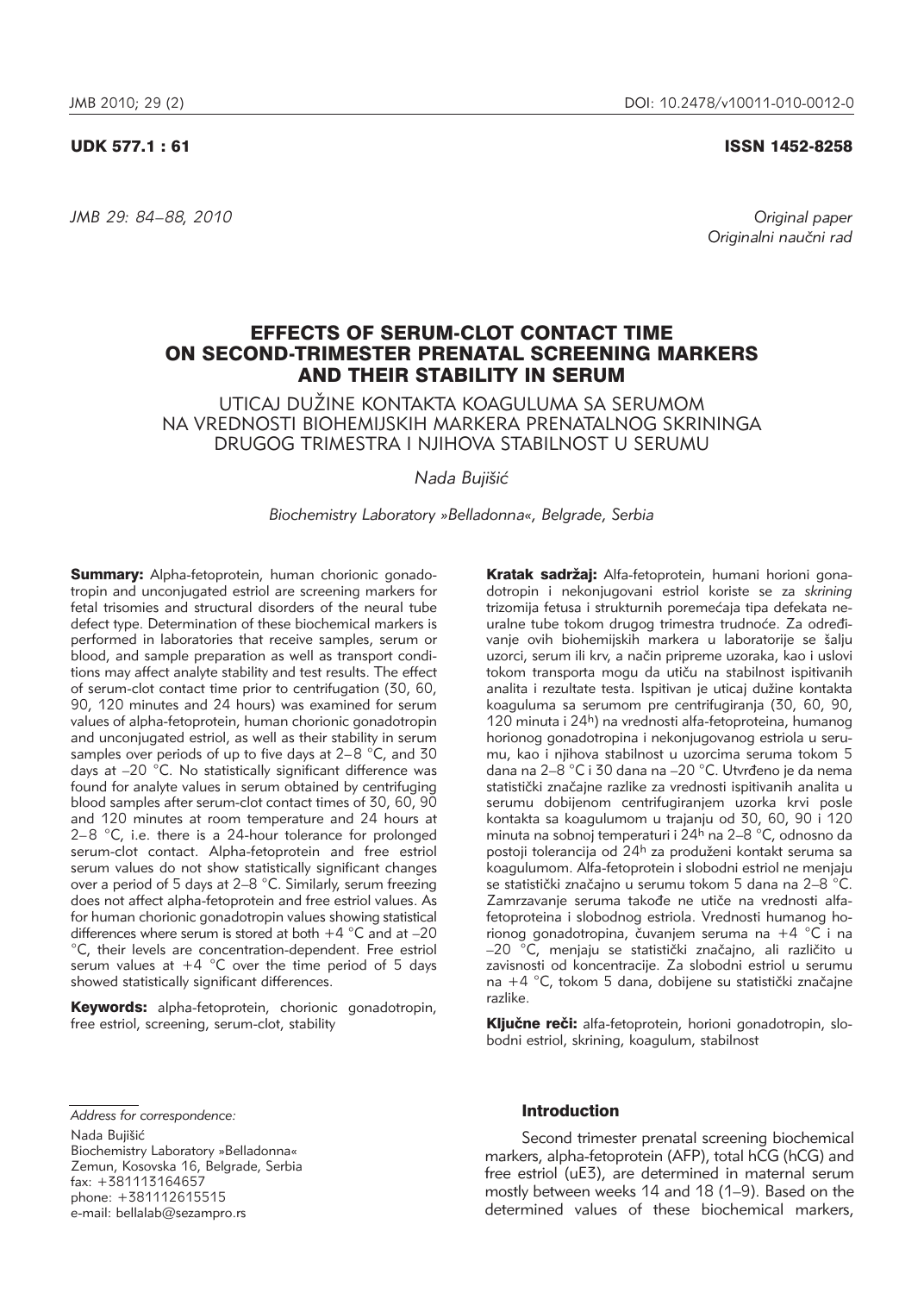personal data and gestational age related data, the risk of trisomy (G21 and 18), neural tube defect (NTD) or similar structural disorder of that type in a fetus is assessed. In case such risk is increased, the pregnant woman is referred to other diagnostic procedures (amniocentesis, CVS, cordocentesis) (10, 11), which are costly and present a certain risk to both mother and fetus. Unlike such diagnostic procedures, biochemical and ultrasound prenatal screening are non-invasive and relatively inexpensive, available to most pregnant women, and thus today present a part of routine procedures for pregnancy monitoring.

In Serbia, biochemical prenatal screening is performed in laboratories with appropriate equipment and trained personnel, where often samples from other institutions and doctor offices are tested. Due to potential preanalytic effects of sample preparation and transport, test results and their interpretation are sometimes an issue.

Laboratories determining biochemical prenatal screening markers receive serum or whole blood samples. Serum samples are either transported on the same day, or stored at 2–8 °C or frozen. Whole blood samples are transported immediately after venepunction or stored for a certain period of time at room temperature or at 2–8 °C, and serum is separated in the laboratory determining the biochemical markers. Samples are delivered by courier or delivery service. Conditions during transport differ, as well as the duration of transport itself, which may affect both the stability of assayed markers and test results.

Time period between obtaining a blood sample and receiving it at the laboratory must be no longer than 45 minutes (12) in order for the serum to be separated within one hour (13–15). Whole blood is not stored in the refrigerator (16). Blood normally coagulates at room temperature in 20 to 60 minutes. Optimal time interval between collecting and centrifuging a blood sample should be sufficient for blood clot forming, but it also must not be prolonged. Serum separation prior to completion of blood clot forming may cause incorrect results due to presence of fibrin in serum samples; minimum coagulation time for serum separation is considered to be 20–30 minutes (17). Prolonged serum-clot contact time may cause preanalytic variations (18), since biological cell activity and transmembrane diffusion may lead to changes in serum concentrations of individual analytes. It is recommended that serum or plasma be physically separated as soon as possible following centrifugation, and that serum-clot contact be prevented. Two-hour time interval is considered to be the maximum limit for serum separation following blood drawing (19). However, specific analytes are tolerant to different degrees with regard to time period for separating serum from serum-clot, and some are stable long after the two-hour period (18). With regard to stability of AFP, hCG and uE3 in separated serum, different data are provided by test-reagent manufacturers (20–22).

This paper examines the effect of time period from blood drawing to serum separation on the values of AFP, total hCG and uE3, as well as stability of the mentioned biochemical markers in separated serum. The effect of coagulation times of 30, 60, 90, 120 minutes and 24 hours prior to blood centrifuging and serum separation is analyzed. Stability of the named biochemical markers was tested in serum samples stored at  $+4$  °C after 24 hours, 3 days and 5 days, as well as in serum samples stored for 30 days at –20 °C.

### Materials and Methods

Blood samples were collected from 25 pregnant women in the second trimester of pregnancy, gestational age being between 14 and 17 weeks, who were referred to the laboratory for a routine biochemical prenatal screening. Blood samples (5 mL each) were collected in two glass test tubes previously marked (1 and 2) with no anticoagulants (BD Vacutainer System 367614) through venepuncture in the antecubital fossa (inner elbow) vein. Immediately after drawing, contents of tube no. 1 were distributed into four sterile tubes marked »30 min«, »90 min«, »120 min« and »24 hours«. The said labels refer to the time period allowed for blood clot formation. Blood samples marked »30 min«, »90 min« and »120 min« remained at room temperature until the time period indicated had elapsed, and were then centrifuged. Blood sample marked »24 hours« was stored at 2–8 °C, and after this time period it was centrifuged. Blood samples were centrifuged for 10 minutes at 1500 g, and then the serum was separated into sterile tubes where determinations were made.

Test tube no. 2 blood sample remained for 60 minutes at room temperature prior to centrifuging, and the separated serum was divided into 5 portions, where biochemical markers were determined immediately (0 day), after 24 hours (1 day), after 3 days (3 days), after 5 days (5 days) and 30 days later (30 days). Storing temperature of 1 day, 3-day and 5-day serum samples was  $+4$  °C, and 30-day sample was stored at  $-20$  °C until determination. Prior to analysis, the frozen serum sample was left for one hour at room temperature to defrost completely, and then it was homogenized on a Vortex.

All determinations were performed in triplicate, by the chemiluminescence method, and Siemens commercial tests were used: Immulite 2000 AFP (L2KAP6), Immulite 2000 HCG (L2KCG6), Immulite 2000 Unconjugated Estriol (L2KEF2). Determinations were carried out on automated immunochemistry analyzer IMMULITE 2000. Precision was defined for all three parameters, where AFP  $CV = 4.6-12.0\%$ , hCG  $CV = 4.5 - 7.8\%$ , and uE3  $CV = 5.9 - 12.3\%$ . Internal quality control for AFP and hCG was performed by commercial control preparation (TMCO, Siemens), and serum pool was used for free estriol.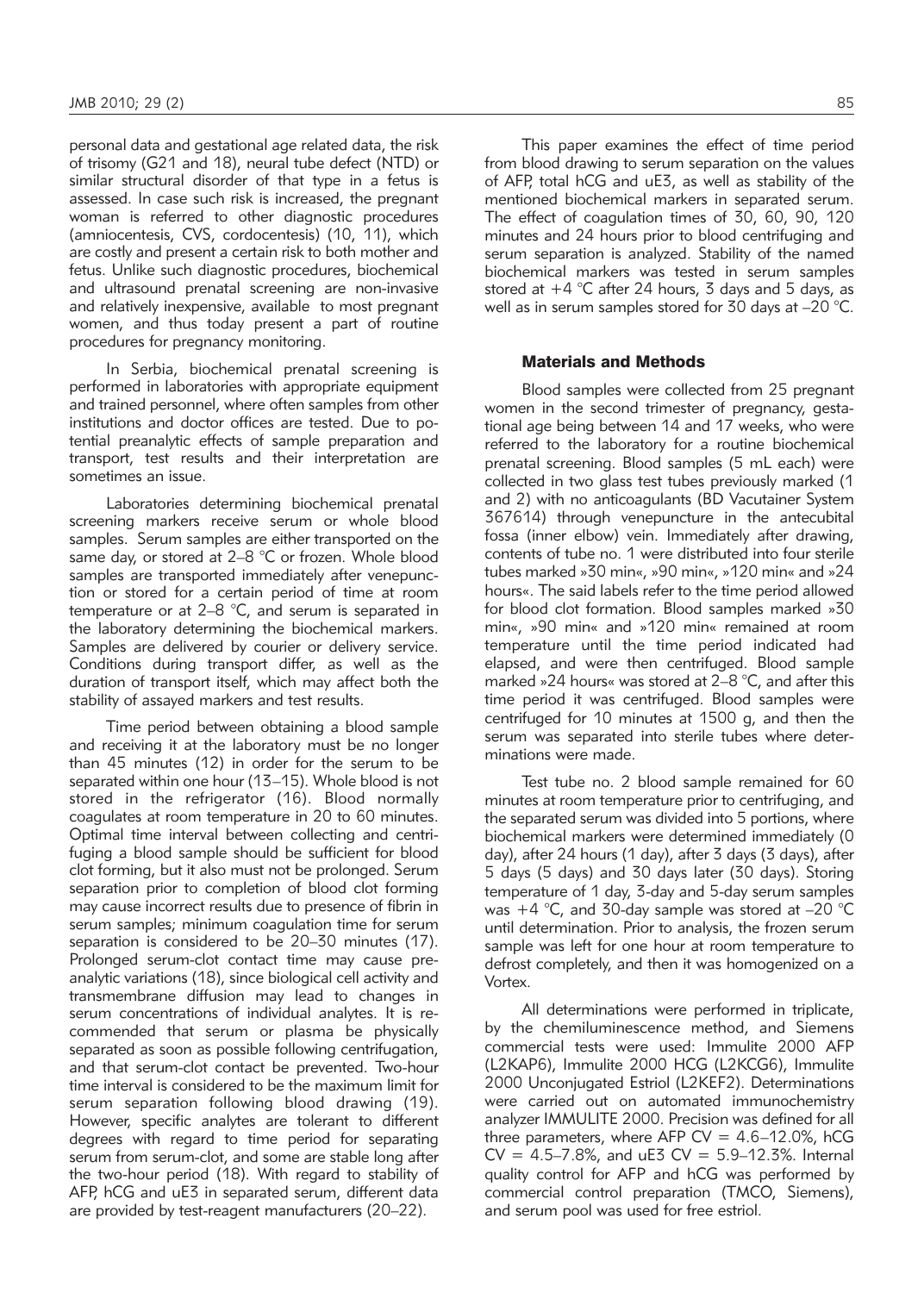# **Results**

*Table I* shows mean values for all three analyzed parameters obtained in serum samples after different coagulation intervals. There are no significant differences between mean values of all three parameters, with  $p > 0.9$  in all cases.

When the data obtained from samples collected from 25 pregnant women are examined by linear regression analysis (*Table II*) in relation to the serum sample separated after 60 minutes, the same conclusion is reached, that there is no statistically significant difference for all three parameters. AFP values in serum separated after 30 minutes are higher by 2.7%, and in serum separated after 24 hours lower by 3.1%, than the values in serum separated after 60

min, which has no statistical significance. The values in other two samples (90 minutes and 120 minutes) are almost identical to the values in the sample separated after 60 minutes. Similarly, values of hCG in sera separated after 30 minutes and after 90 minutes are higher by 5.7% and 5.6%, respectively, than in the serum separated after 60 minutes, which also has no statistical significance. In other two samples, the differences are 2.1% and 1.4%. As for uE3, the lowest value was determined in the serum separated after 30 minutes, and the difference is 3%, which is of no statistical significance. Values for other samples differ by less than 1%.

Table III presents AFP, hCG and uE3 values measured for fresh serum (separated after 60 minutes) and samples stored for 1, 3 and 5 days at  $+4$  °C, and 30

**Table I** The effects of prolonged contact of sera with cells on AFP, hCG and  $\mu$ E3 values: mean  $\pm$  SD (min – max).

|                   | $AFP$ ( $\mu$ g/L) | $hCG$ (U/L)           | $uE3$ (nmol/L)   |
|-------------------|--------------------|-----------------------|------------------|
| $30 \text{ min}$  | $38.76 \pm 14.55$  | $25580.1 \pm 13924.8$ | $11.27 \pm 5.12$ |
|                   | $(18.40 - 68.00)$  | $(7145.3 - 69609.0)$  | $(3.53 - 21.57)$ |
| $60 \text{ min}$  | $37.85 \pm 14.12$  | $25315.3 \pm 13148.5$ | $11.14 \pm 5.26$ |
|                   | $(18.67 - 66.60)$  | $(7245.3 - 65584.0)$  | $(3.62 - 21.50)$ |
| 90 min            | $37.75 \pm 14.17$  | $25391.0 \pm 13941.5$ | $11.20 \pm 5.30$ |
|                   | $(17.93 - 66.10)$  | $(7537.7 - 69488.3)$  | $(3.87 - 21.70)$ |
| $120 \text{ min}$ | $37.67 \pm 14.01$  | $25359.2 \pm 13489.6$ | $11.04 \pm 5.24$ |
|                   | $(18.03 - 65.20)$  | $(8118.0 - 67240.3)$  | $(3.71 - 21.63)$ |
| 24 <sub>h</sub>   | $37.49 \pm 13.72$  | $24766.6 \pm 13411.0$ | $11.15 \pm 5.29$ |
|                   | $(18.10 - 64.30)$  | $(6697.0 - 65159.3)$  | $(3.73 - 22.47)$ |

Table II Linear regression analyses for effect of clot-time on values of determined analytes.

|                    | $AFP$ ( $\mu$ g/L)    | $hCG$ (U/L)            | uE3 (nmol/L)          |
|--------------------|-----------------------|------------------------|-----------------------|
| 60 min vs. 30 min  | $r = 0.997$           | $r = 0.998$            | $r = 0.996$           |
|                    | $y = -0.107 + 1.027x$ | $y = -1189.5 + 1.057x$ | $y = 0.459 + 0.970x$  |
| 60 min vs. 90 min  | $r = 0.998$           | $r = 0.996$            | $r = 0.992$           |
|                    | $y = -0.158 + 1.002x$ | $y = -1343.5 + 1.056x$ | $y = 0.062 + 0.999x$  |
| 60 min vs. 120 min | $r = 0.998$           | $r = 0.995$            | $r = 0.995$           |
|                    | $y = 0.180 + 0.990x$  | $y = -488.1 + 1.021x$  | $y = -0.009 + 0.991x$ |
| 60 min vs. 24h     | $r = 0.997$           | $r = 0.994$            | $r = 0.992$           |
|                    | $y = 0.823 + 0.969x$  | $y = -903.0 + 1.014x$  | $y = 0.020 + 0.998x$  |

|  |  |  |  | <b>Table III</b> The effects of storage at 4 °C on AFP, hCG and uE3 values: mean $\pm$ SD (min – max). |
|--|--|--|--|--------------------------------------------------------------------------------------------------------|
|--|--|--|--|--------------------------------------------------------------------------------------------------------|

|                       | $AFP$ ( $\mu$ g/L) | $hCG$ (U/L)           | $uE3$ (nmol/L)   |
|-----------------------|--------------------|-----------------------|------------------|
| start values $(0, d)$ | $38.75 \pm 14.12$  | $25315.3 \pm 13148.5$ | $11.15 \pm 5.26$ |
|                       | $(18.67 - 66.60)$  | $(7245.3 - 65584.0)$  | $(3.62 - 21.50)$ |
| 1 day                 | $37.77 \pm 13.97$  | $25151.2 \pm 14191.1$ | $11.68 \pm 5.81$ |
|                       | $(18.50 - 64.10)$  | $(6337.7 - 69377.3)$  | (3.86 – 24.30)   |
| 3 days                | $38.79 \pm 14.46$  | $25441.7 \pm 14604.7$ | $11.86 \pm 5.64$ |
|                       | $(18.10 - 64.73)$  | $(6434.3 - 69650.7)$  | $(3.17 - 23.50)$ |
| 5 days                | $40.05 \pm 14.47$  | $25891.2 \pm 14680.6$ | $11.84 \pm 5.64$ |
|                       | $(19.90 - 65.43)$  | $(6902.0 - 72671.3)$  | $(4.01 - 23.80)$ |
| 30 days               | $37.50 \pm 14.60$  | $28875.6 \pm 17255.1$ | $11.88 \pm 5.31$ |
|                       | $(18.10 - 68.07)$  | $(6953.0 - 87929.3)$  | $(3.87 - 22.03)$ |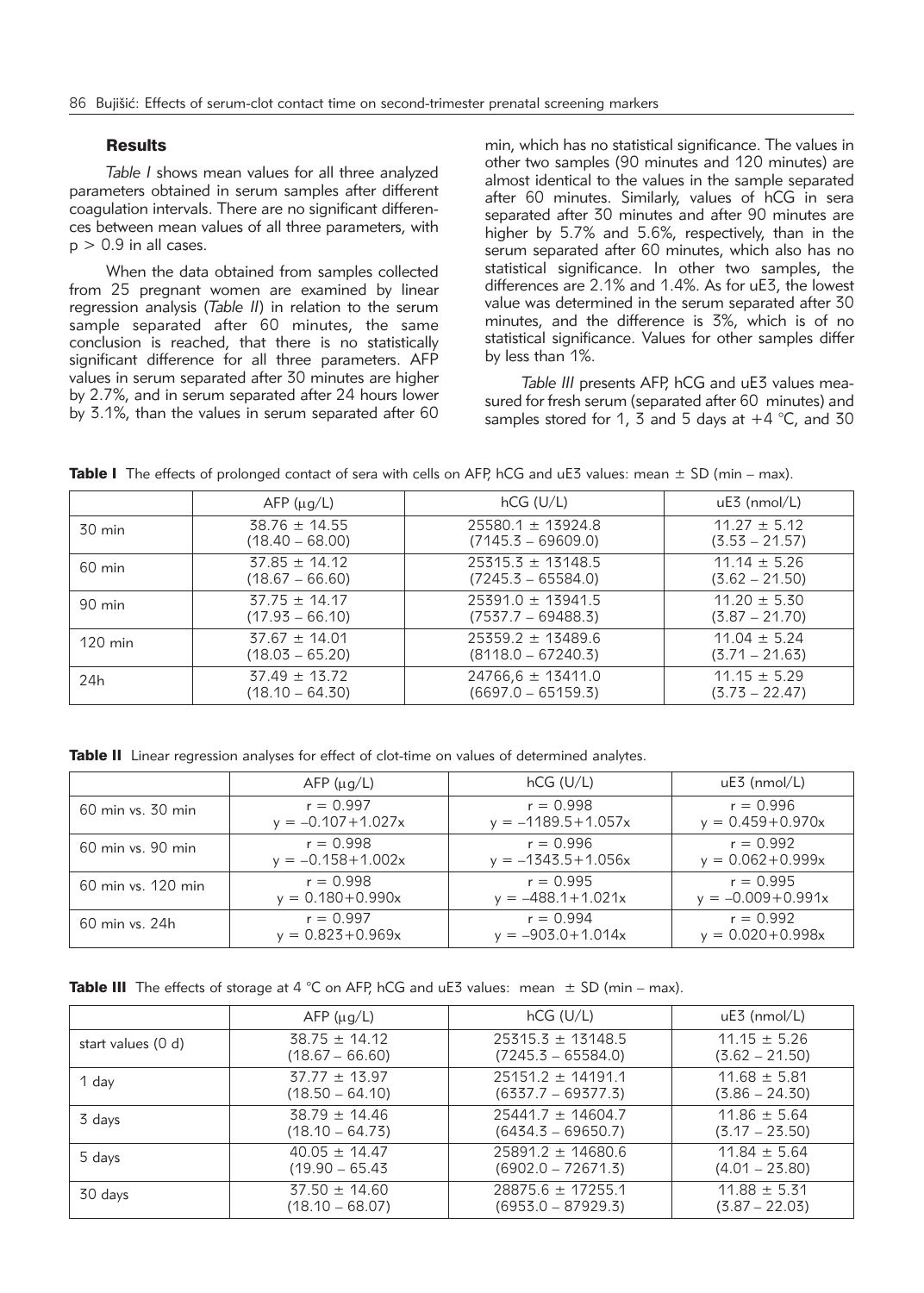|                   | $AFP$ ( $\mu$ g/L)    | $hCG$ (U/L)            | uE3 (nmol/L)          |
|-------------------|-----------------------|------------------------|-----------------------|
| 1 day vs. 0 day   | $r = 0.996$           | $r = 0.993$            | $r = 0.987$           |
|                   | $y = 0.473 + 0.986x$  | $y = -1980.5 + 1.071x$ | $y = -0.491 + 1.092x$ |
| 3 days vs. 0 day  | $r = 0.992$           | $r = 0.992$            | $r = 0.988$           |
|                   | $y = 0.329 + 1.015x$  | $y = -2383.0 + 1.100x$ | $y = 0.035 + 1.061x$  |
| 5 days vs. 0 day  | $r = 0.991$           | $r = 0.992$            | $r = 0.990$           |
|                   | $y = 1.602 + 1.016x$  | $y = -2152.7 + 1.108x$ | $y = 0.004 + 1.062x$  |
| 30 days vs. 0 day | $r = 0.983$           | $r = 0.983$            | $r = 0.994$           |
|                   | $y = -0.991 + 1.017x$ | $y = -3791.5 + 1.290x$ | $y = 0.697 + 1.004x$  |

Table IV Linear regression analyses for impact of storage time on values of determined analytes.

days at –20 °C. None of the analyzed parameters showed a significant difference in mean values, although value changing trends have been observed (increase trend for hCG and uE3).

Results of regression analysis of values measured in serum samples from 25 pregnant women stored for 1, 3 and 5 days at  $+4$  °C and for 30 days at  $-20$  °C, in relation to the fresh serum levels, are shown in *Table IV*.

AFP values are stable over the period of 5 days, and also after storing at –20 °C, with deviations lower than ±2%. Values of hCG, however, change already on day one, where positive percentage deviation of about 10% combines with negative absolute deviation of about 2000 U/L. That is why no change is observed in samples with values between 20000 and 30000, and thus no difference between mean values is identified (*Table III*). In samples with hCG values above 30000, significantly higher values were determined when stored at  $+4$  °C, but also at -20 °C. As for uE3, significantly higher values are determined in samples stored at  $+4$  °C, while in samples which were stored frozen no changes have been observed.

# **Discussion**

Correct results of the triple test require that measured AFP, hCG and uE3 values be reliable and accurate. Low serum AFP values of pregnant women in the second trimester indicate an increased risk of aneuploidies, and elevated levels point towards risk of NTD and similar structural disorders. Where AFP values measured are higher than actual ones, a number of fetuses with chromosomopathy will not be identified, whereas a number of healthy fetuses will be found to suffer from NTD. Values for hCG that are higher than actual ones will result in an increased number of false positive findings of trisomy G21 with serious consequences, including anxiety of parents and unnecessary costs of additional examinations and tests, while lower hCG values may result in false positive findings of trisomy 18, or reduce the possibility of detecting trisomy G21. Values of uE3 which are lower than actual ones will result in false positive findings of trisomies and other chromosomopathies (Smith-Lemli-Opitz syndrome), while values higher than actual ones reduce the detection rate of fetuses with the mentioned disorders.

Research has determined that there is no statistically significant difference for AFP, hCG and uE3 values in serum obtained by centrifuging blood samples after serum-clot contacts over the time periods of 30, 60, 90 and 120 minutes at room temperature, and 24 hours at 2–8 °C, and the findings are in line with the ones in similar research (18, 23–26). Research results also indicate that for determining AFP, hCG and uE3 values there is a tolerance of 24 hours for prolonged serum-clot contact time, so that it can be concluded that reduced serum-clot contact time of 30 minutes at room temperature and prolonged contact of 24 hours at 2–8 °C do not compromise triple test results, and that a period of 60 minutes may be recommended as optimum incubation time.

In case of serum stored at  $+4$  °C after centrifuging and separation from blood clot, AFP values measured during the examined period were the same as the ones in fresh serum. Similarly, serum freezing did not affect AFP values.

As for hCG values, they show significant differences in sera stored at  $+4$  °C or at –20 °C, but they vary in relation to the concentration. This change may be explained by secondary dissociation and degradation of intact hCG (27), which is consistent with the results of similar research (28, 29). Such an effect of freezing on hCG value might influence screening results, leading to an increased number of false positive results for trisomy G21. However, during the second trimester of pregnancy, serum hCG values in most pregnant women, primarily ones with an unthreatened fetus, are much lower, mostly between 10,000 and 25,000 U/L.

Unconjugated estriol values in serum show statistically significant differences as early on as after one day at  $+4$  °C. Differences may be explained by hydrolysis of conjugated estriol, which is the predominant estriol form in serum during pregnancy (30). The mentioned differences, although of statistical significance, do not essentially affect test results, or the estimated risk of chromosomopathies in a fetus. As for frozen serum samples, no changes in uE3 values were identified.